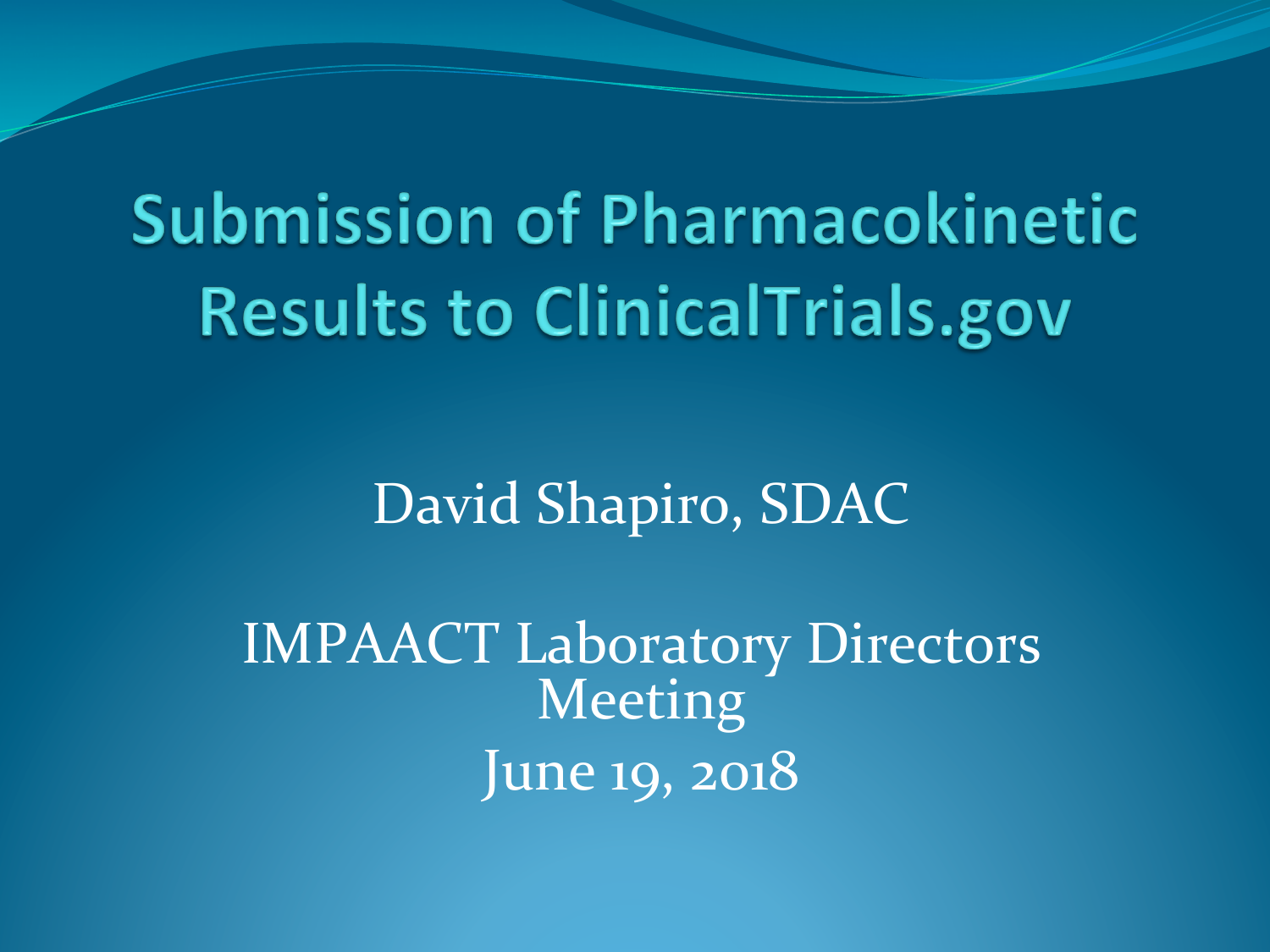## **Key Changes to ClinicalTrials.gov as of 1/18/2017**

- NIH requires results submission for all clinical trials fully/ partially funded by NIH, including Phase I and PK
- Summary results required for all primary and secondary outcome measures listed in Protocol Section 9 (statistical) and Section 10 (PK)
- Results due one year after:
	- Primary Completion Date (PCD) or
	- Follow-up complete for secondary outcome measure (if after PCD)
- Statistical Analysis Plan (SAP) for all primary and secondary outcome measures must be submitted

#### Non-compliance: Significant fines and grant funds held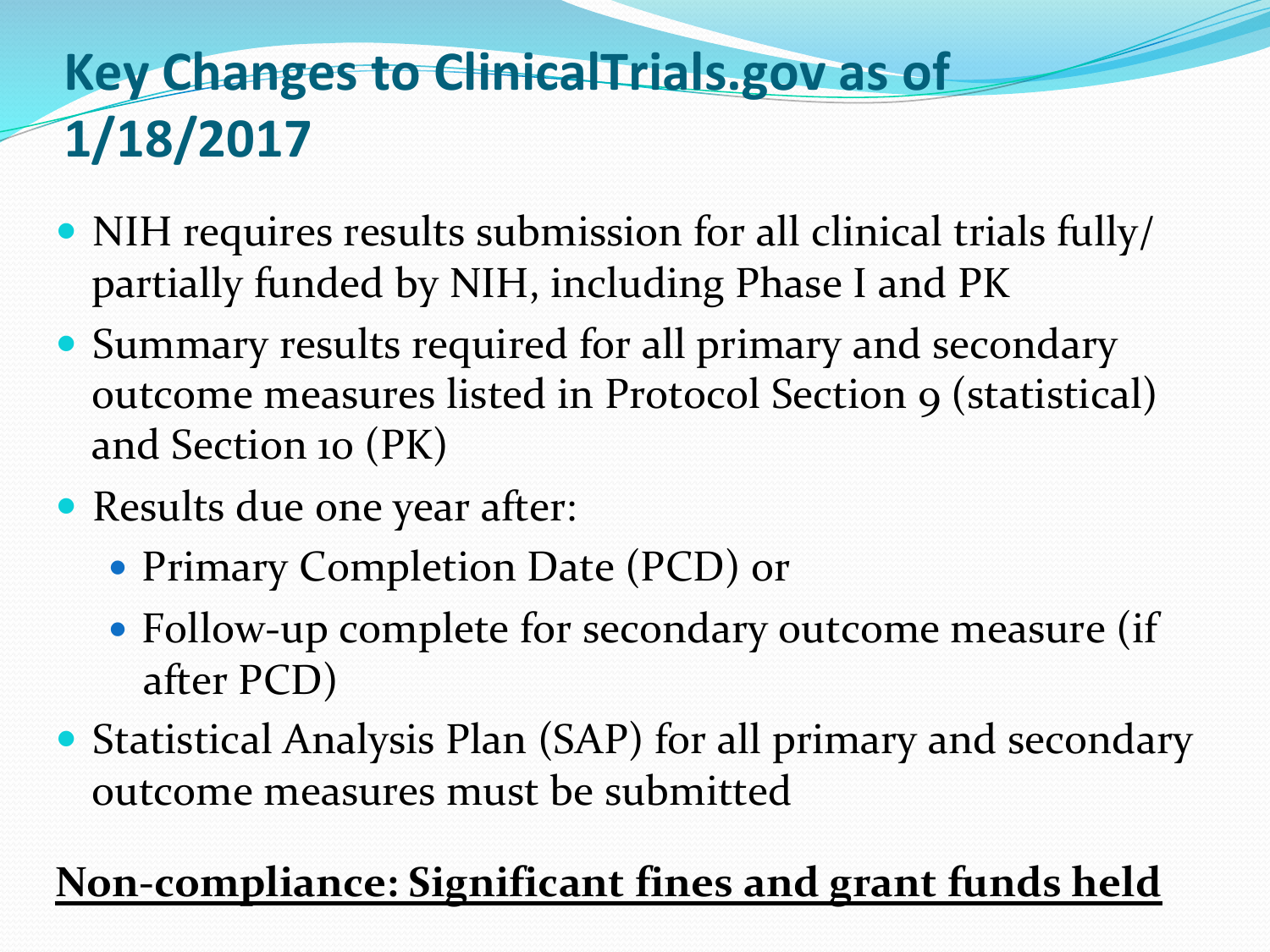# **For Protocols in Development**

When objectives/outcome measures being defined:

- Team must ensure primary and secondary outcome measures are clearly defined, including time points
	- Outcome measures to be analyzed by SDAC are in Section 9
	- PK outcome measures are in Section 10
- SDMC and pharmacologists complete 'Plan for ClinicalTrials.gov Results Entry'. Defines:
	- Which PK outcome measures will require results entry
	- Timeline (including sample shipping and running assays)
	- Who is responsible for summarizing results
		- Statistician (from data housed at DMC); or
		- Pharmacologist
	- Who is responsible for results entry into ClinicalTrials.gov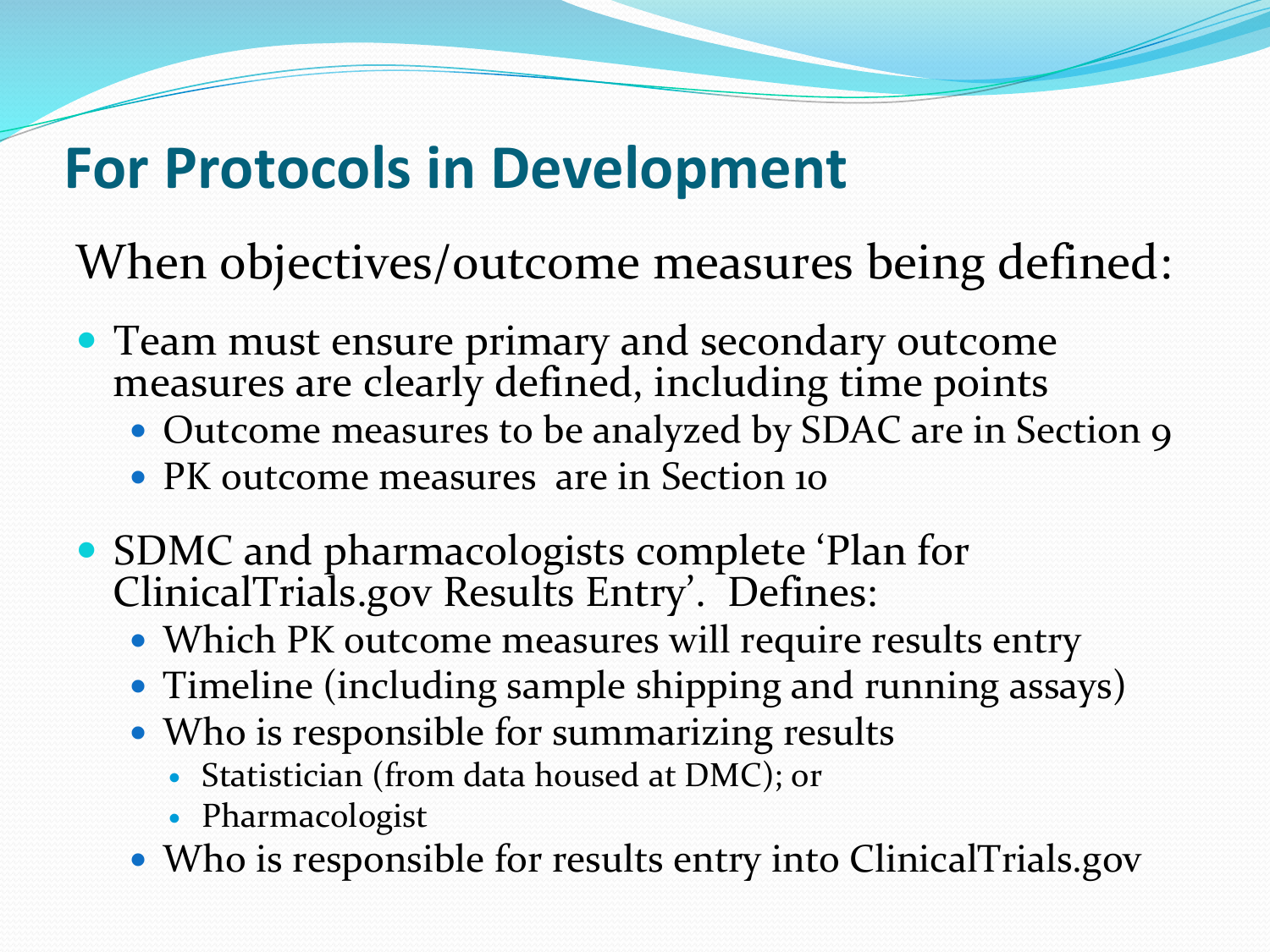### **For Ongoing and Closed Protocols**

SDAC and pharmacologists complete 'Plan for ClinicalTrials.gov Results Entry'

But: 

- Outcome measures may be less well-defined
- Some secondary outcome measures may actually be more exploratory
- Pharmacologists may need to more clearly define outcome measures and what should be summarized in ClinicalTrials.gov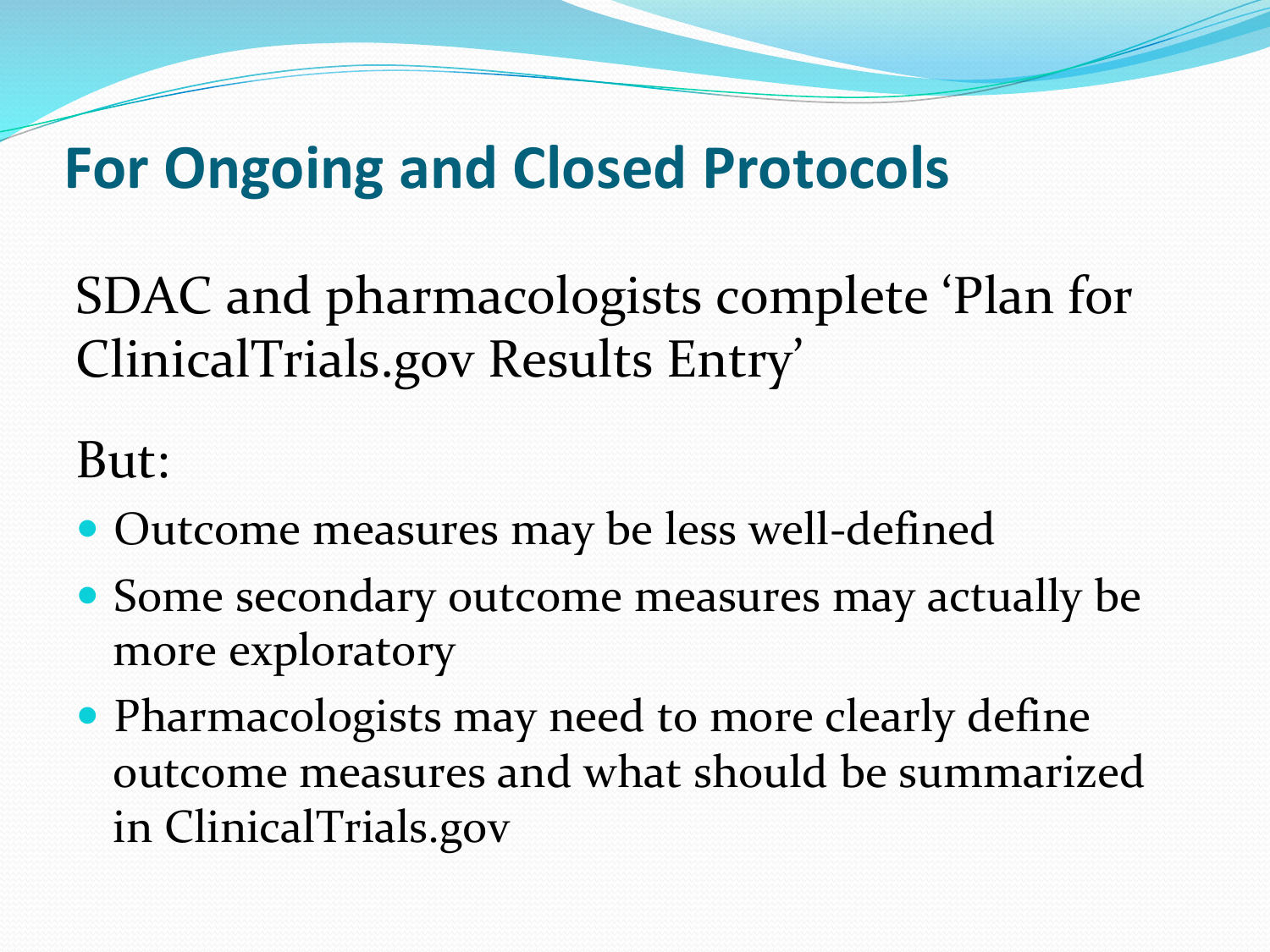#### **When Preparing Results for ClinicalTrials.gov**

Pharmacologists/pharmacometricians: 

- Prepare SAP for PK outcome measures:
	- Work with statistician to include in SDAC SAP, or
	- Submit separate document for ClinicalTrials.gov
- Use one of two methods for results entry. Either:
	- Send results to statistician using suggested templates (next slide) for statisticians to enter results (preferred), or
	- Work with FHI/SDAC to enter results into ClinicalTrials.gov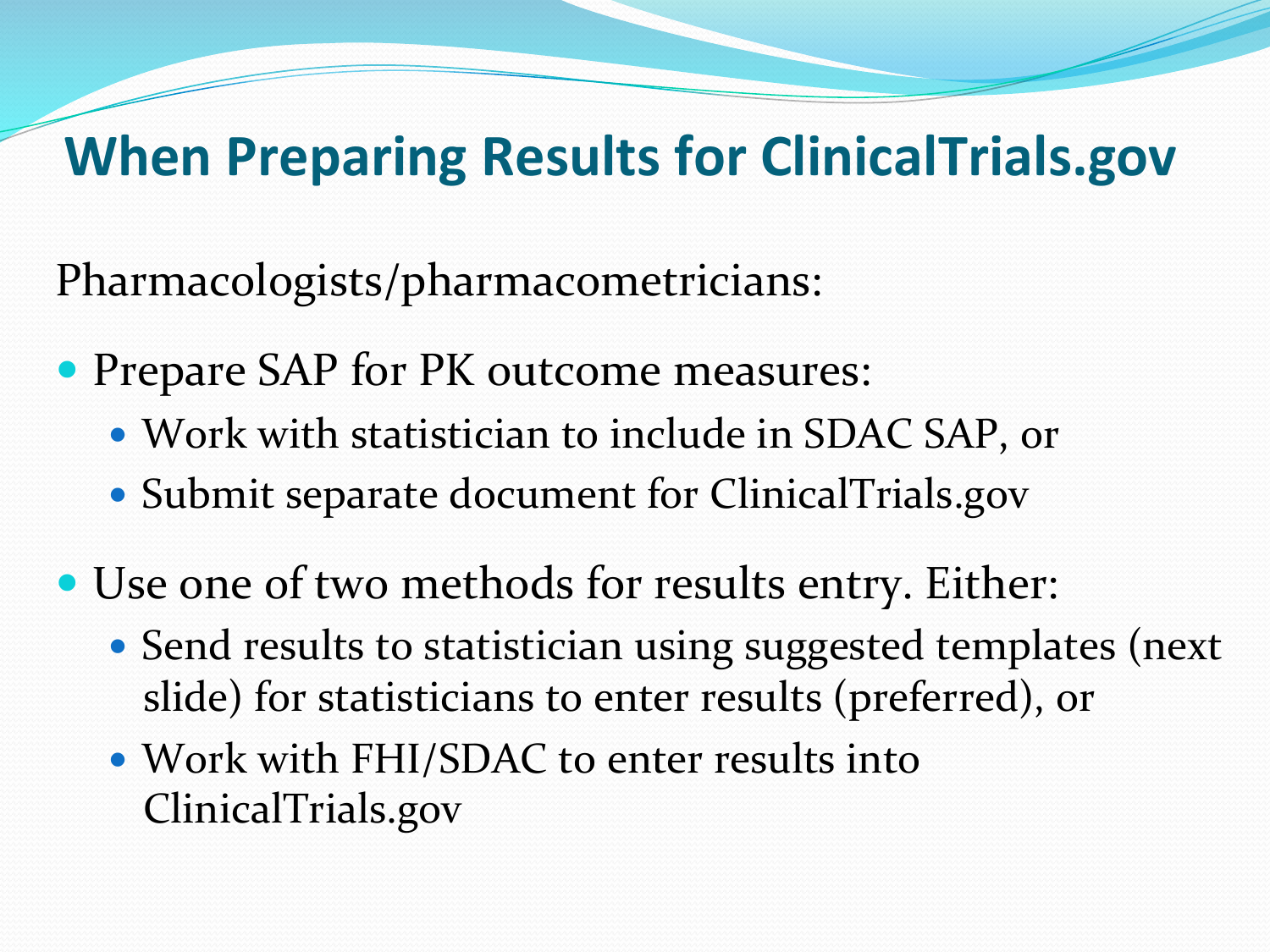# **SDAC has Created Templates for Results Entry**

Examples for:

- 1. PK parameter summary statistics (e.g. AUC,  $C_{\text{min}}$  etc.)
- 2. Numbers of participants achieving a defined PK target

Each template includes :

- Outcome Measure title
- Description
- Time frame
- Analysis population
- Reporting groups
- Simple data summaries
- Statistical analysis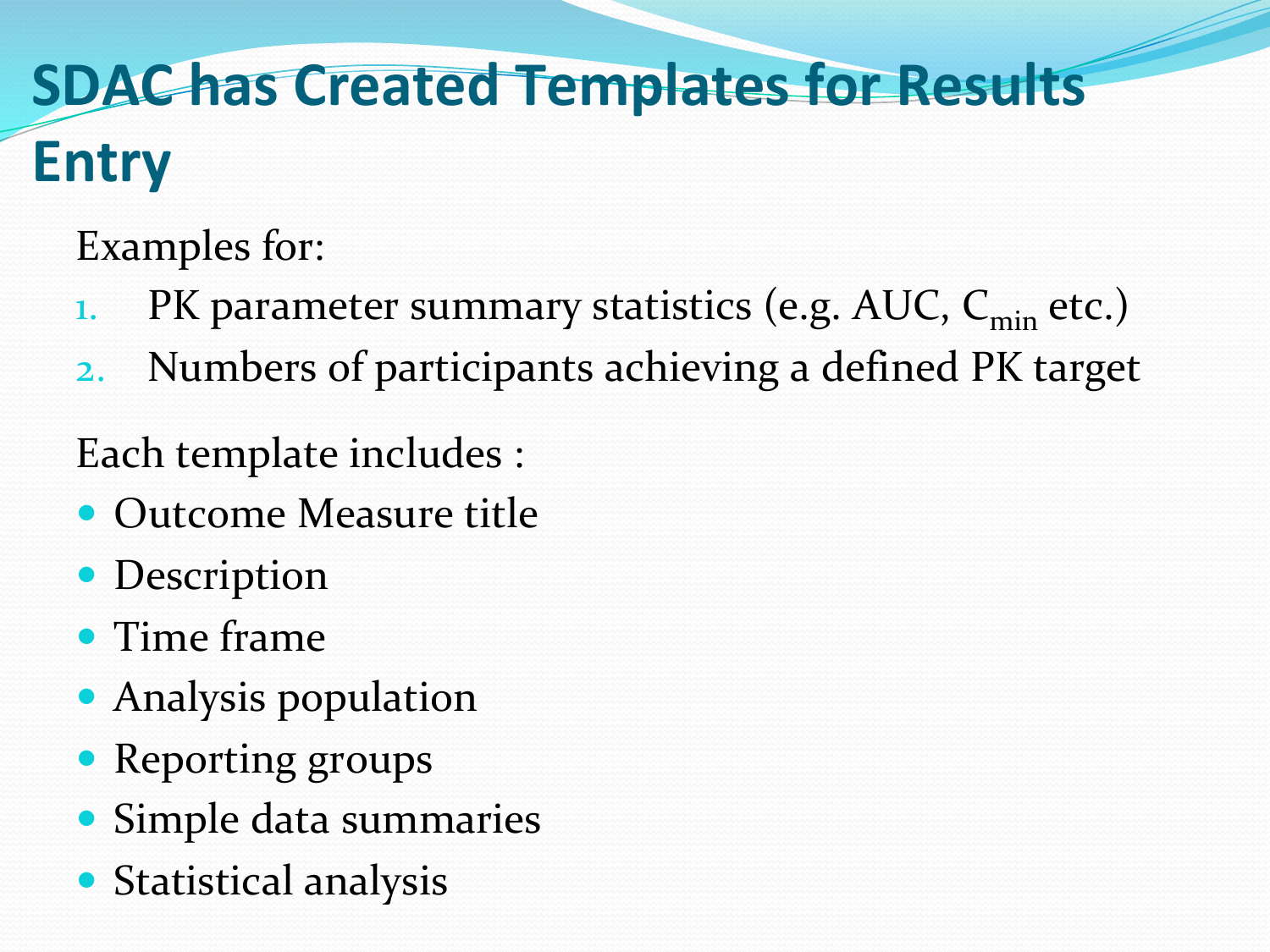# **Summary**

#### For studies with important PK objectives:

- Pharmacologists/pharmacometricians have primary<br>responsibility for defining outcome measures, generating PK parameters, providing SAP, and either:
	- Providing required summaries and/or
	- Ensuring PK data is in DMC database so statistician can generate summaries
- Hard deadlines must be met
- Required information must be prepared leaving sufficient time for sample shipping, assays, generation of summaries, results entry and review
- Up front discussion and agreement on responsibility and timelines will help ensure a smooth transition to the new requirements